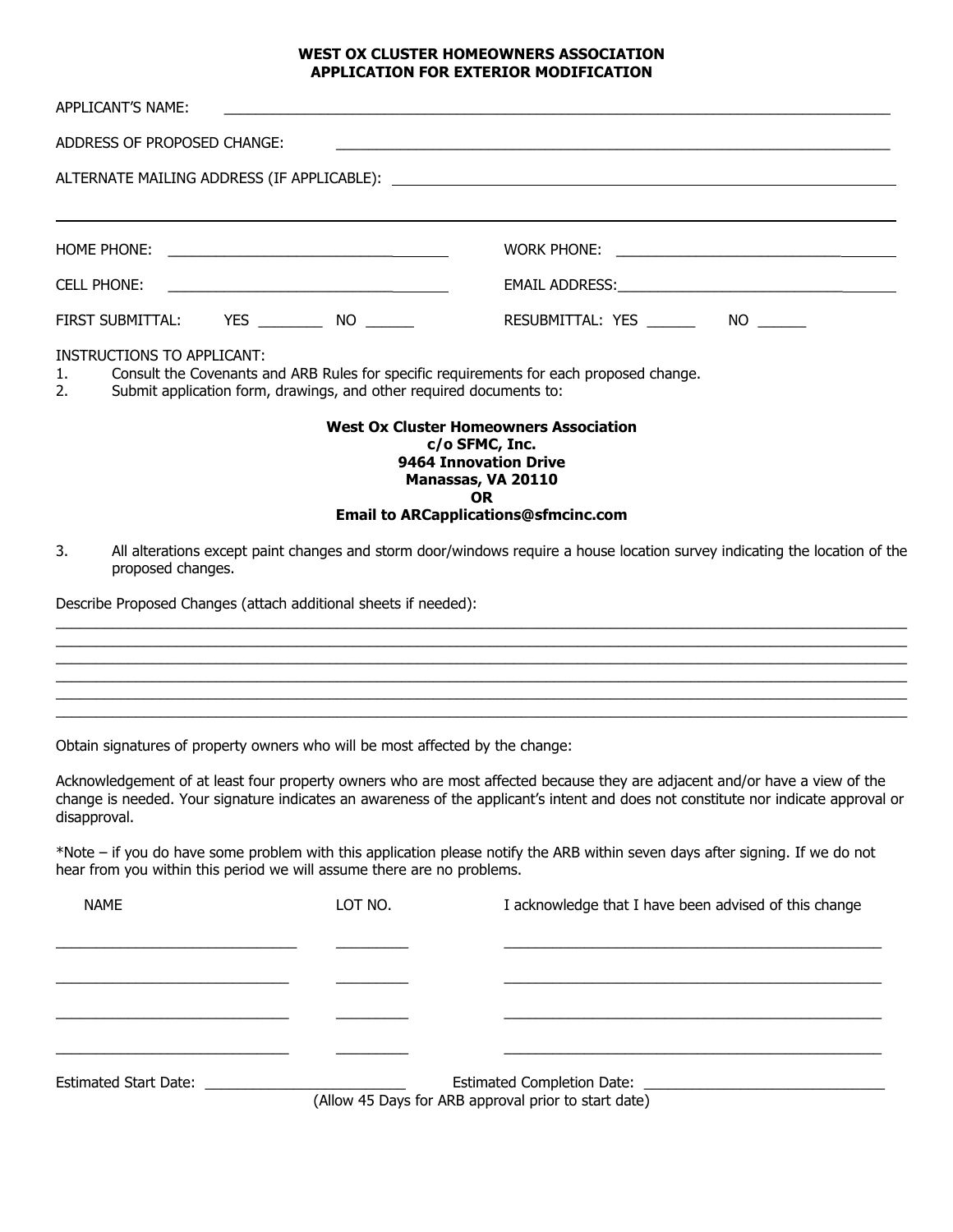- 1. Nothing herein contained shall be construed to represent that alternations to land or building in accordance with these plans, shall not violate any of the provisions or building and zoning codes of Fairfax County, to which the above property is subject. Further, nothing herein contained shall be construed as a waiver or modification of any said restriction.
- 2. The Building Ordinance of the Fairfax County, Building Department requires that you file plans with the Building Inspector at his office in the Fairfax Building (691-2748), Fairfax City for construction requiring a Building Permit
- 3. I understand and agree that no work on this request shall commence until written approval of the Architectural Review Board has been received by me.
- 4. I understand that any construction or exterior alteration undertaken by me or on my behalf before approval of this application is not allowed and that if alternations are made, I may be required to return that property to its former condition at my own expense if this application is disapproved wholly or in part, and that I may be required to pay all legal expenses incurred.
- 5. I understand that members of the ARB are permitted to enter upon my property at any reasonable time for the purpose of inspection of the proposed project, that project in progress, and the completed project, and that such entry does not constitute a trespass.
- 6. I understand that any approval is contingent upon construction or alternations being completed in a workman-like manner.
- 7. This application usually takes no longer than 30 days for review if recommended procedures are followed. Committee decision is required on all applications within 45 days of receipt of complete application.
- 8. The ARB shall return a copy of this application to you after review.
- 9. It is understood that I am aware of the West Ox Cluster Homeowners Architectural Covenants in regard to the review process as established by the Board of Directors.
- 10. The alteration authority granted by this application will be revoked automatically if the alternation requested has not commenced within 180 days of the approval date of this application and/or completed by the date specified by the panel.

HOMEOWNER'S SIGNATURE: \_\_\_\_\_\_\_\_\_\_\_\_\_\_\_\_\_\_\_\_\_\_\_\_\_\_\_\_\_\_\_\_\_\_\_\_\_ DATE: \_\_\_\_\_\_\_\_\_\_\_\_\_\_\_\_\_\_\_\_\_\_

If you disagree with the decision, an appeals procedure is provided by the West Ox Cluster Board of Directors. A verbal request for an appeal must be made within 48 hours of receipt of the ARB's decision. Followed by submission of a written request within 5 working days.